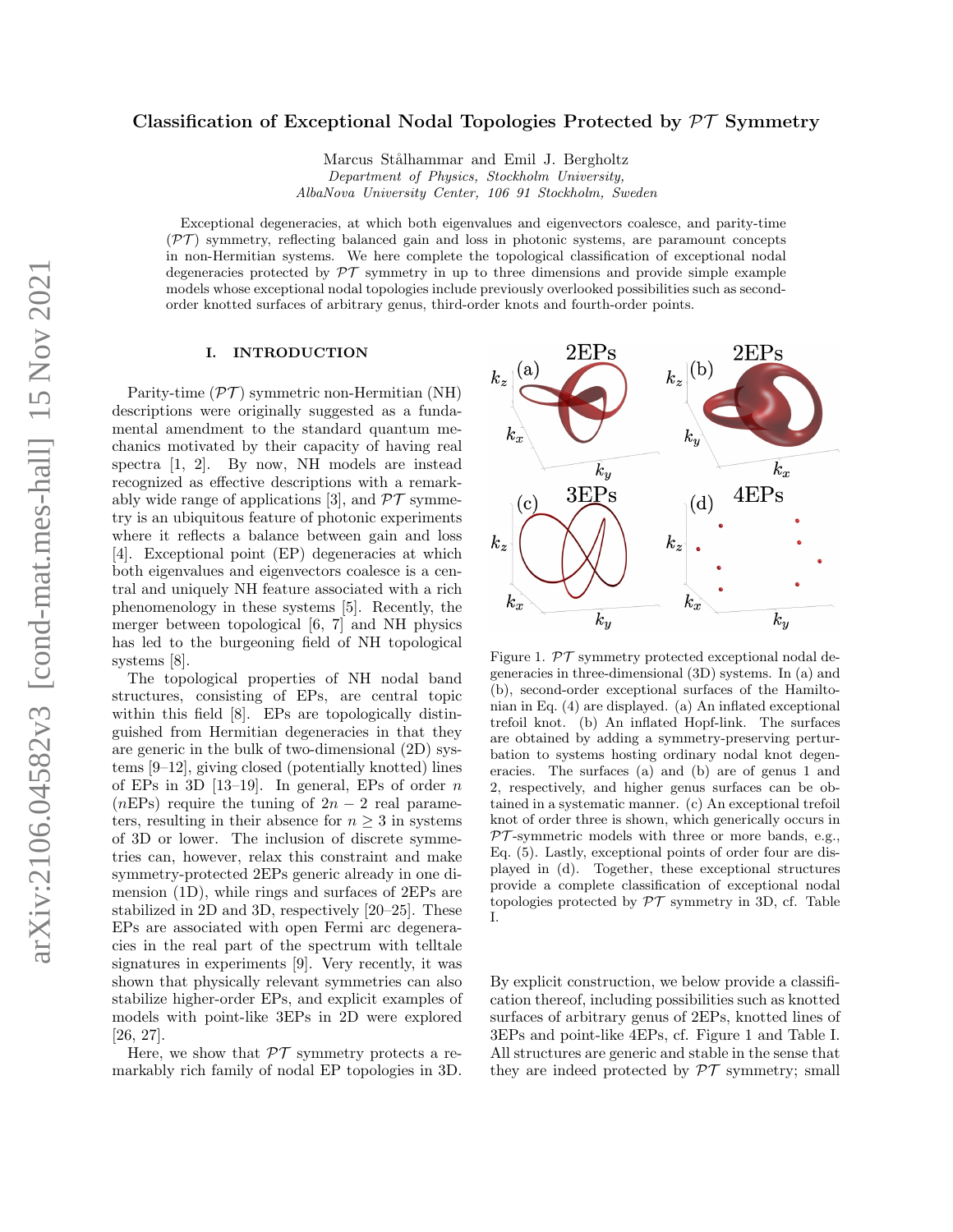perturbations can destroy the EP topologies only if they break  $\mathcal{PT}$ . This points to their experimental relevance mainly in photonic systems where the  $\mathcal{PT}$ can be realized with great precision and system parameters may be tuned with excellent control [\[4\]](#page-4-3).

| <b>Exceptional Nodal Topologies</b> |                                  |                               |
|-------------------------------------|----------------------------------|-------------------------------|
|                                     | Dimension Without $\mathcal{PT}$ | With $\mathcal{P}\mathcal{T}$ |
| $D=1$                               |                                  | 2EPs                          |
| $D=2$                               | 2EPs                             | Lines of 2EPs                 |
|                                     |                                  | 3EPs                          |
|                                     |                                  | Surfaces of 2EPs              |
| $D=3$                               | Knots of 2EPs                    | Knots of 3EPs                 |
|                                     |                                  | 4EPs                          |

<span id="page-1-1"></span>Table I. The impact of  $\mathcal{PT}$  symmetry on the exceptional nodal topologies in systems of physically relevant dimensions.

### II. PT AND CODIMENSION OF NEPS

The codimension of nEPs is related to the properties of the corresponding characteristic polynomial  $Ch(\lambda)$ . Imposing  $\mathcal{PT}$  symmetry yields the following constraints on  $\mathrm{Ch}(\lambda)$  [\[26\]](#page-5-0):

$$
\mathrm{Ch}_{\mathcal{PT}}(\lambda)=\det\left(H_{\mathcal{PT}}-\lambda\right)=\det\left(H_{\mathcal{PT}}^*-\lambda\right),\ \ (1)
$$

where  $*$  denotes complex conjugation. Explicitly, Eq.  $(1)$  reads,

$$
Ch_{\mathcal{PT}}(\lambda) = \sum_{j=0}^{n} a_j \lambda^j = \sum_{j=0}^{n} a_j^* \lambda^j.
$$
 (2)

Consequently,  $a_i$  are real-valued functions, indicating that  $\mathcal{PT}$  reduces the number of real constraints for nEPs to  $n-1$ , thus requiring the tuning of at least  $n-1$  real parameters. Below, we show by explicit construction that these real constraints indeed have non-trivial real-valued solutions in 3D, going beyond earlier works such as Ref. [\[26\]](#page-5-0). The general argument confirms that a further decrease of the codimension of the EPs are not stabilized by  $\mathcal{PT}$ and therefore relies on fine-tuning. Consequently, our findings constitute a classification of EP topologies protected by  $\mathcal{PT}$  symmetry in 3D since the exceptional structures map over to embeddings of the respective dimension, ensuring that all corresponding topologies can be obtained [\[28–](#page-5-2)[30\]](#page-5-3).

Throughout this Letter, we use a representation such that  $\mathcal{PT}$  symmetry amounts to complex conjugation, meaning that matrix representations of  $\mathcal{PT}$ symmetric Hamiltonians will consist of purely real entries and  $({\cal PT})^2 = 1$ .

### III. EXCEPTIONAL NODAL SURFACES

 $PT$  symmetry preserving anti-Hermitian terms split ordinary Hermitian nodal points to exceptional rings in two-band systems [\[20\]](#page-4-12). Generalizing this reasoning to higher dimensions, nodal lines split to exceptional surfaces when exposed to similar perturbations. To demonstrate this, we first show that  $PT$  symmetry-protected nodal torus knots are split into exceptional knotted tori. Consider the following  $PT$ -symmetric Hermitian Hamiltonian [\[31\]](#page-5-4),

$$
H_{(p,q)} = \text{Re} \left[ \zeta^{p}(k_x, k_y, k_z) + \xi^{q}(k_x, k_y, k_z) \right] \sigma^{x}
$$
  
+ 
$$
\text{Im} \left[ \zeta^{p}(k_x, k_y, k_z) + \xi^{q}(k_x, k_y, k_z) \right] \sigma^{z}, \quad (3)
$$

where a  $\sigma^y$ -term is absent due to the symmetry. Here,  $\zeta(k_x, k_y, k_z) = k_x + ik_y, \xi = k_z +$  $i\left[M-(k_x^2+k_y^2+k_z^2)\right], M \in \mathbb{R}, \sigma^i$  the Pauli matrices, and  $k_i$  the lattice momentum components. Here,  $p$  and  $q$  are positive integers, and the corresponding nodal points form torus knots when  $p$  and  $q$  are relatively prime, and torus links otherwise. By adding a constant symmetry preserving anti-Hermitian term, resulting in the following Hamiltonian,

<span id="page-1-0"></span>
$$
H = H_{(p,q)} + i\delta\sigma^y,\tag{4}
$$

<span id="page-1-2"></span>for  $\delta \in \mathbb{R}$ , the nodal knots are inflated to form second-order exceptional surfaces of knotted tori, displayed in Figs.  $1(a)$  $1(a)$ ,  $2(a)$  $2(a)$ , and (b). This construction is however not restricted to torus knots, but is also applicable for the hyperbolic Turk's head knots by following the construction in Ref. [\[17\]](#page-4-14). Details can be found in the online Supplemental Material [\[32\]](#page-5-5).

Despite being topologically different, in the sense that the different knotted tori cannot be continuously deformed into each other, they are all different examples of embeddings of the regular torus into  $\mathbb{R}^3$ . Thus, the genus of a knotted torus is alway 1 the genus is independent of the embedding. Since embeddings of 2D surfaces in 3D spaces are completely classified by the corresponding genus, we expect higher genus exceptional surfaces to appear as well. To this end, let us again consider the Hamilto-nian in Eq. [\(4\)](#page-1-0), and let  $p = q = n$ . The exceptional structure for H consist of n individually linked tori. When  $\delta$  becomes large enough, the tori are merged together close to the origin of momentum space, and the exceptional structure attain the form of a sphere with *n* handles, i.e., a genus *n* surface. This is ex-plicitly shown in Figs. [1](#page-0-0) (b) and [2](#page-2-1) (c) for  $n = 2$  and  $n = 3$ , respectively, while higher genus examples are provided in the Supplemental Material [\[32\]](#page-5-5). Thus,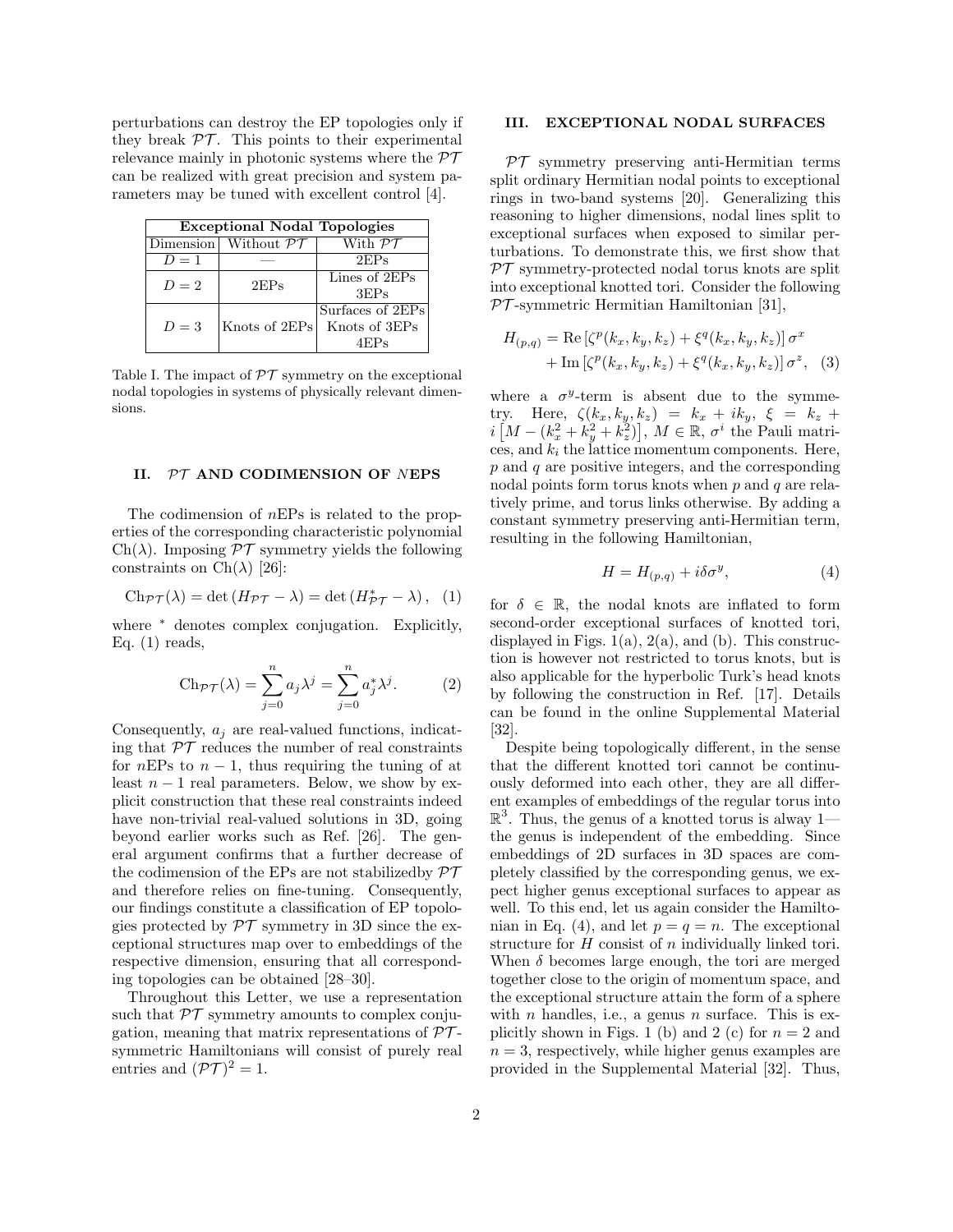<span id="page-2-1"></span>Figure 2. Second-order exceptional surfaces of the Hamiltonian in Eq. [\(4\)](#page-1-0). In all panels,  $M = 0.5$ . In (a),  $p = q = 1$ and  $\delta = 0.4$ , resulting in an exceptional torus. In (b),  $p = 3$ ,  $q = 2$  and  $\delta = 0.15$ , resulting in an inflated exceptional trefoil knot. Despite appearing topologically different, both (a) and (b) display genus 1 surfaces, since the inflated trefoil knot is an embedding of the torus. In (c),  $p = q = 3$  and  $\delta = 0.4$ , resulting in a genus 3 surface. In this controlled manner, exceptional nodal surfaces of any topology can be achieved by choosing  $p = q = n$ .

it is possible to obtain second-order exceptional surfaces with any genus. These surfaces are furthermore generic and stable, in the sense that they are protected by  $\mathcal{PT}$  symmetry.

## IV. KNOTTED EXCEPTIONAL LINES OF ORDER THREE

The plethora of exceptional nodal topologies protected by  $\mathcal{PT}$  symmetry does not only contain second-order surfaces, but also higher-order degeneracies. Below, building on the recent examples on 3EPs (points) in two dimensions [\[26,](#page-5-0) [27\]](#page-5-1), we exemplify this by explicit construction of a three-band model hosting knotted exceptional lines of order three. Consider the Hamiltonian given by

<span id="page-2-0"></span>
$$
H_3 = \begin{pmatrix} f_2 & 0 & \Lambda \\ \alpha & 0 & \beta \\ f_2 & f_1 & -f_2 \end{pmatrix},\tag{5}
$$

where  $f_1$  and  $f_2$  are continuously differentiable functions of the lattice momentum components, and  $\alpha, \beta, \Lambda \in \mathbb{R}$ . The corresponding characteristic equation determining the eigenvalues reads,

$$
f_1 (\alpha \Lambda - \beta f_2) + + \lambda (f_2^2 + \Lambda f_2 + \beta f_1) - \lambda^3 = 0.
$$
 (6)

To have third-order exceptional structures, all eigenvalues have to coalesce. This happens exactly when

$$
f_1(\alpha \Lambda - \beta f_2) = 0,\t(7)
$$

$$
(f_2^2 + \Lambda f_2 + \beta f_1) = 0.
$$
 (8)

When  $|\Lambda|$  is sufficiently large, the only solution becomes  $f_1 = f_2 = 0$ . Recalling the interpretation of a knot as the intersection of two implicitly defined surfaces,  $f_1$  and  $f_2$  can be defined such that their common zeros resemble any knot [\[29,](#page-5-6) [30\]](#page-5-3). By choosing

$$
f_1 = \text{Re} \left[ \zeta^p(k_x, k_y, k_z) + \xi^q(k_x, k_y, k_z) \right],\tag{9}
$$

$$
f_2 = \text{Im} \left[ \zeta^p(k_x, k_y, k_z) + \xi^q(k_x, k_y, k_z) \right], \qquad (10)
$$

with  $\zeta$  and  $\xi$  as above, the exceptional lines are torus knots [\[28\]](#page-5-2), while an exceptional hyperbolic figureeight knot is obtained when

<span id="page-2-5"></span><span id="page-2-4"></span><span id="page-2-3"></span><span id="page-2-2"></span>
$$
f_1 = (k_y^2 - k_z^2)\epsilon^2 + R\left(8R^2 - 2\epsilon^2\right),\qquad(11)
$$

$$
f_2 = 2\sqrt{2}R k_y k_z + k_x (8R^2 - 2\epsilon^2),
$$
 (12)

where  $R^2 = \epsilon^2 - (k_x^2 + k_y^2 + k_z^2)$  [\[33\]](#page-5-7). In Fig. [3,](#page-3-0) a sample of illustrations is provided, including examples from both of the cases above. The topology of the knots can be determined by computing knot invariant polynomials, such as the Alexander polynomial [\[17,](#page-4-14) [34\]](#page-5-8). In the Supplemental Material [\[32\]](#page-5-5), additional examples, including hyperbolic Turk's head knots, are provided.

To emphasize that the knotted exceptional structures are indeed of order three, let us consider the eigenvectors, which are given by

$$
V_i = \left(-\frac{\Lambda}{f_2 - E_i}, -\frac{-\beta f_2 + \alpha \Lambda + \beta E_i}{(f_2 - E_i)}, 1\right)^{\mathrm{T}}, (13)
$$

where  $E_i$  denotes the corresponding eigenvalue, and  $i = 1, 2, 3$ . Taking the difference  $V_i - V_j$  for  $i \neq j$ , and letting  $E_i \rightarrow E_j$ , the eigenvectors indeed coalesce when the eigenvalues do, and hence, the degeneracies at  $E_i = 0$  are exceptional of order three. They are furthermore stable towards symmetry-preserving perturbations, which follows by the stability of the models in Refs. [\[16,](#page-4-15) [17\]](#page-4-14).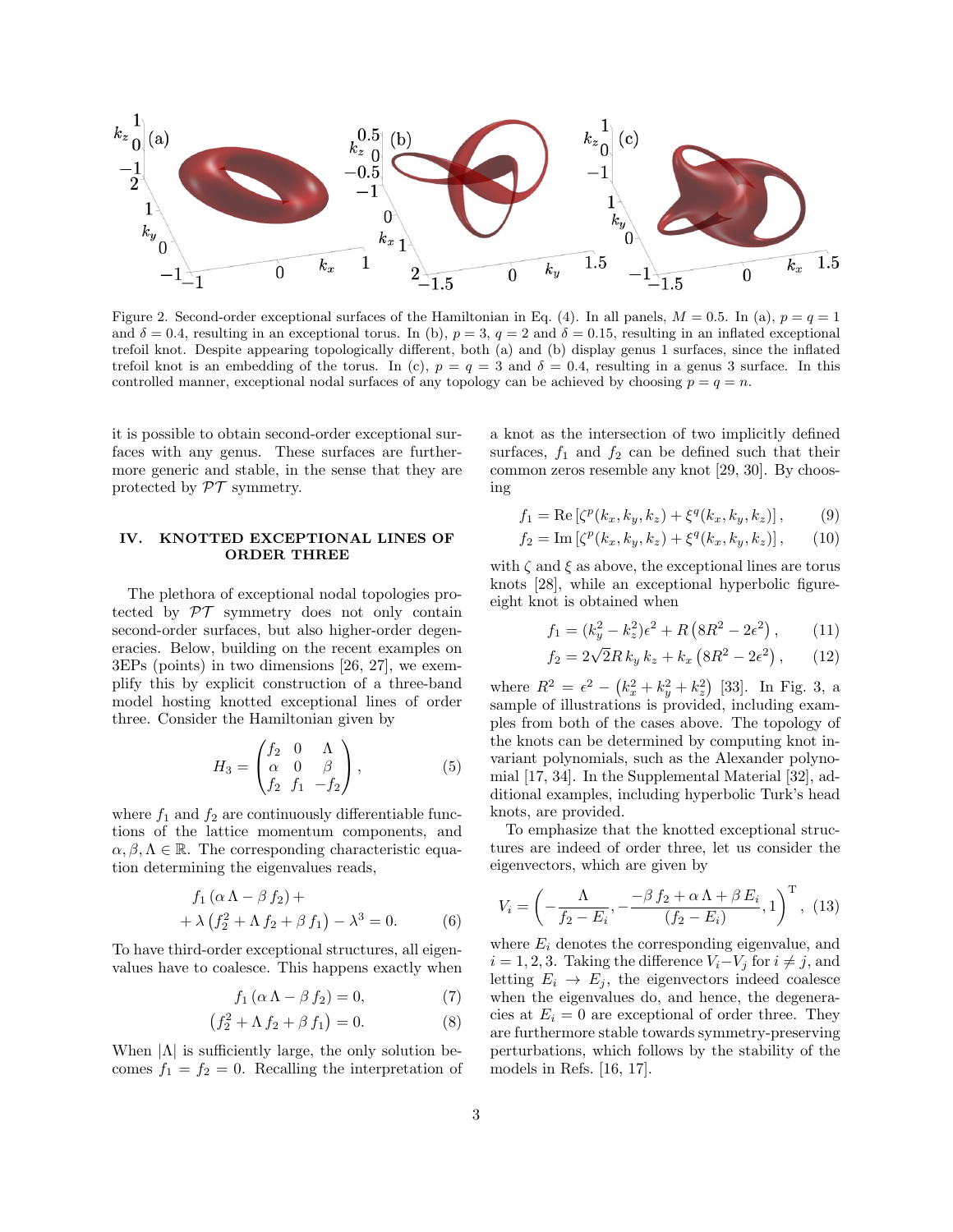

<span id="page-3-0"></span>Figure 3. Knotted and linked exceptional lines of order three appearing as triple eigenvalue degeneracies in the model described by Eq. [\(5\)](#page-2-0). For all panels,  $\alpha = 1$ ,  $\beta = -1$  and  $\Lambda = 100$ . (a) An exceptional Hopf-link, which corresponds to  $p = q = 2$  in Eqs. [\(9\)](#page-2-2) and [\(10\)](#page-2-3). (b) An exceptional trefoil knot, for which  $p = 3$  and  $q = 2$ . In both cases,  $M = 0.5$ . The exceptional knot in (c) is a figure-eight knot, appearing when choosing  $f_1$  and  $f_2$  as in Eqs. [\(11\)](#page-2-4) and [\(12\)](#page-2-5), with  $\epsilon = 1.$ 

### V. 4EPS IN PERTURBED DIRAC SEMIMETALS

Finally, we demonstrate the existence of 4EPs in  $PT$ -symmetric four-band systems. Let us start with the Hamiltonian of a real Dirac semimetal,

$$
H_{\rm D} = k_x \Gamma^1 + k_y \Gamma^2 + k_z \Gamma^3, \tag{14}
$$

where  $\Gamma^1 = \sigma_1 \otimes \tau_0$ ,  $\Gamma^2 = \sigma_2 \otimes \tau_2$  and  $\Gamma^3 = \sigma_3 \otimes \tau_1$  $\tau_0$ , together with  $\Gamma^4 = \sigma_2 \otimes \tau_1$  and  $\Gamma^5 = \sigma_2 \otimes \tau_3$ constitute a representation of the Clifford algebra. Here,  $\sigma_i$  and  $\tau_i$  denote the Pauli matrices. Anticommuting  $\Gamma^1, ..., \Gamma^4$  provides a complete basis of  $4 \times 4$ -matrices. Adding an anti-Hermitian term on



<span id="page-3-2"></span>Figure 4. 4EPs appearing in the system described by the Hamiltonian in Eq. [\(15\)](#page-3-1). In both panels,  $\delta_4 = 0.8, \delta_6 = 1$ and  $\delta_{12} = 1.1$ . In (a),  $k_x = 0$ , and the 4EPs occur at  $(k_y, k_z) = (\pm_1 \delta_6, \pm_2 \delta_4)$ , where  $\pm_1$  and  $\pm_2$  are independent of each other. In (b),  $k_z = 0$  and the 4EPs occur at  $(k_x, k_y) = (\pm_1 0.669048, \pm_2 1.31681)$ . Since 4EPs necessarily occur at  $E = 0$  they correspond exactly to when the maximum of the absolute value of all eigenvalues vanish simultaneously. These points are furthermore stable towards any small, but finite, perturbation, and are thus generic in systems protected by  $\mathcal{PT}$  symmetry.

the form 
$$
H_{\text{AH}} = i\delta_4 \Gamma^4 + \delta_6 \Gamma^6 + k_x \delta_{12} \Gamma^{12}
$$
, to obtain

<span id="page-3-1"></span>
$$
H = H_{\rm D} + H_{\rm AH},\tag{15}
$$

with  $\Gamma^6 = \Gamma^{[1} \Gamma^{2]}, \Gamma^{12} = \Gamma^{[1} \Gamma^{2} \Gamma^{3]}$  and  $\delta_4, \delta_6, \delta_{12} \in \mathbb{R}$ , splits the Dirac node at energy  $E = 0$  into eight 4EPs, all located at  $E = 0$ . Here,  $A^{[\mu_1} \cdot ... \cdot A^{\mu_n]} =$  $\frac{1}{n!} \epsilon_{\mu_1...\mu_n} A^{\mu_1} \cdot ... \cdot A^{\mu_n}$  with  $\epsilon_{\mu_1...\mu_n}$  the Levi-Civita symbol. This can be seen by studying the characteristic polynomial, which attains the form of a depressed quartic. If such polynomials have four-fold degenerate solutions, they are necessarily located at  $E = 0$ . In Fig. [4,](#page-3-2) the maximum of the absolute values of all eigenvalues  $E_1, ..., E_4$  are displayed as a density plot in the appropriate planes in momentum space. The 4EPs occur exactly when the maximum value is zero since then all eigenvalues necessarily coalesce at  $E = 0$ . The points are indeed exceptional since the dimensions of the eigenspaces at those points are one, indicating that the eigenvalues  $E_1 = E_2 = E_3 = E_4 = 0$  share one eigenvector.

### VI. DISCUSSION

In this Letter, we provide a classification of exceptional nodal topologies protected by  $\mathcal{PT}$  symmetry in 3D. Through explicit construction, we demonstrate the existence of several hitherto overlooked types of exceptional nodal degeneracies: knotted surfaces of arbitrary genus of 2EPs, knotted lines of 3EPs, and 4EPs, thus extending the already rich plethora of NH topological phases [\[8,](#page-4-7) [20–](#page-4-12)[23,](#page-4-16) [35–](#page-5-9)[43\]](#page-5-10). We note that higher-order EPs require tuning of more parameters than allowed by dimensional constraints, making the list of exceptional nodal topolo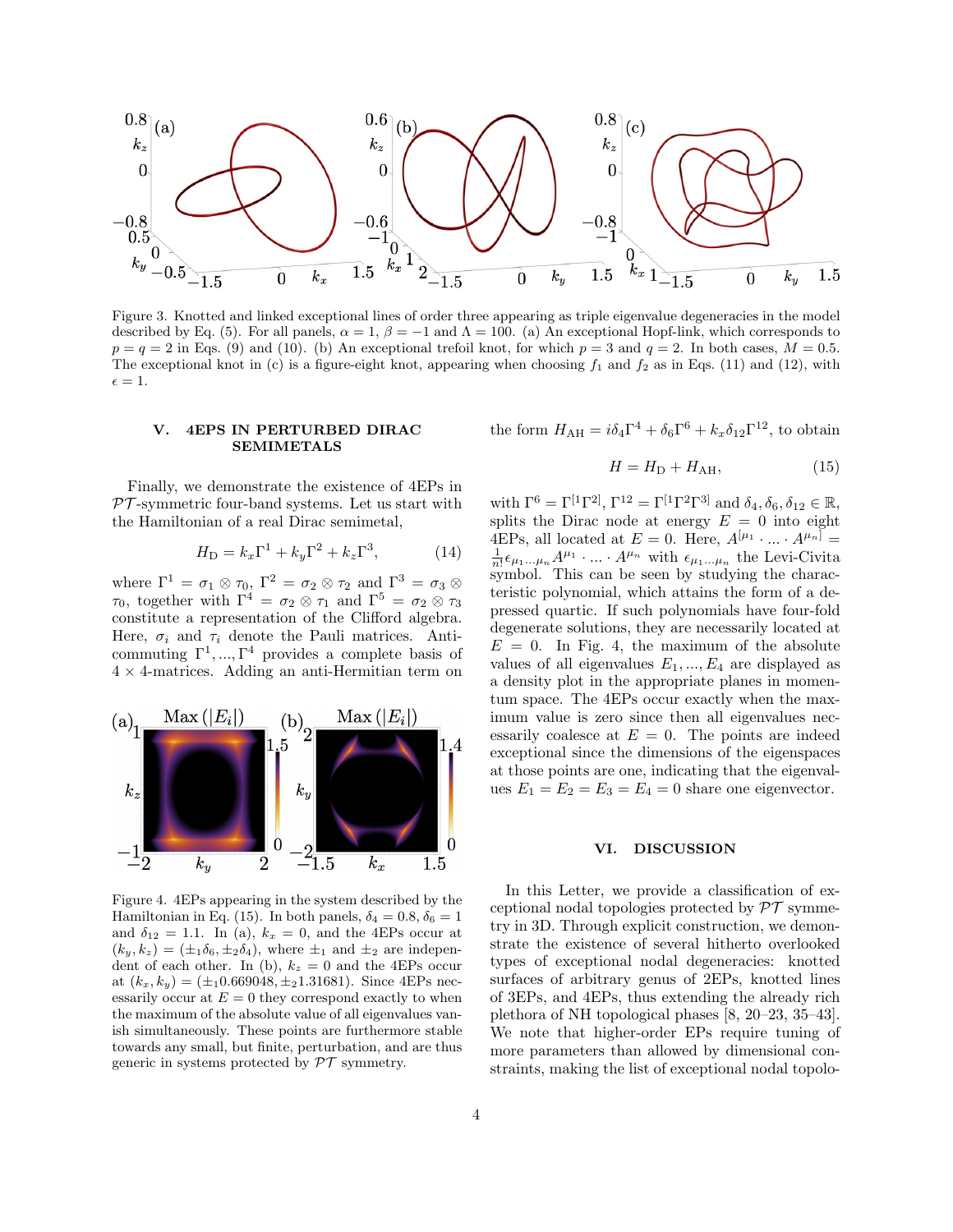gies complete for physically relevant systems if additional tuning variables are not considered.

We emphasize again that our findings rely only on the presence of  $\mathcal{PT}$  symmetry. Being arguably the most widely implemented symmetry in photonic experimental setups, make them highly relevant in optics [\[4\]](#page-4-3). It should be possible to experimentally simulate the models we present using single-photon interferometry as in Ref. [\[44\]](#page-5-11). We furthermore note that 2EPs, together with their bulk Fermi arcs, as well as the more exotic knotted lines of 2EPs and their concomitant Fermi-Seifert surfaces were both experimentally realized and observed shortly after being theoretically predicted [\[9,](#page-4-8) [44\]](#page-5-11). This suggests that topological phases of higher-order EPs are within

- <span id="page-4-0"></span>[1] C.M. Bender and S. Boettcher, Real Spectra in Non-Hermitian Hamiltonians Having PT Symmetry, [Phys. Rev. Lett.](https://journals.aps.org/prl/abstract/10.1103/PhysRevLett.80.5243) 80, 5243 (1998).
- <span id="page-4-1"></span>[2] C.M. Bender, Making sense of non-Hermitian Hamiltonians, [Rep. Prog. Phys.](http://iopscience.iop.org/article/10.1088/0034-4885/70/6/R03/meta) 70, 947 (2007).
- <span id="page-4-2"></span>[3] Yuto Ashida, Zongping Gong, Masahito Ueda, Non-Hermitian Physics, [Advances in Physics 69, 3](https://dx.doi.org/10.1080/00018732.2021.1876991) [\(2020\).](https://dx.doi.org/10.1080/00018732.2021.1876991)
- <span id="page-4-3"></span> $[4]$  S. K. Özdemir, S. Rotter, F. Nori, and L. Yang, Parity-time symmetry and exceptional points in photonics, Nat. Mater. 18[, 783-798 \(2019\).](https://www.nature.com/articles/s41563-019-0304-9)
- <span id="page-4-4"></span>[5] M.-A. Miri and A. Alu, Exceptional points in optics and photonics, Science 363[, eaar7709 \(2019\).](https://science.sciencemag.org/content/363/6422/eaar7709)
- <span id="page-4-5"></span>[6] M.Z. Hasan and C.L. Kane, Colloquium: Topological insulators, [Rev. Mod. Phys.](https://journals.aps.org/rmp/abstract/10.1103/RevModPhys.82.3045) **82**, 3045 (2010).
- <span id="page-4-6"></span>[7] X.-L. Qi and S.-C. Zhang, Topological insulators and superconductors, [Rev. Mod. Phys.](https://journals.aps.org/rmp/abstract/10.1103/RevModPhys.83.1057) 83, 1057 (2011).
- <span id="page-4-7"></span>[8] E.J. Bergholtz, J.C. Budich, and F.K. Kunst, Exceptional topology of non-Hermitian systems, [Rev.](https://journals.aps.org/rmp/abstract/10.1103/RevModPhys.93.015005) Mod. Phys. 93[, 015005 \(2021\).](https://journals.aps.org/rmp/abstract/10.1103/RevModPhys.93.015005)
- <span id="page-4-8"></span>[9] L. Lu, Z. Wang, D. Ye, L. Ran, L. Fu, J. D. Joannopoulos, and M. Soljačić, *Observation of bulk* Fermi arc and polarization half charge from paired exceptional points, Science 359[, 1009 \(2018\).](https://science.sciencemag.org/content/359/6379/1009.abstract)
- [10] M. Berry, Physics of Nonhermitian Degeneracies, [Czechoslovak Journal of Physics](https://link.springer.com/article/10.1023%2FB%3ACJOP.0000044002.05657.04) 54, 1039 (2004).
- [11] W. D. Heiss, *The physics of exceptional points*, **[Jour](http://adsabs.harvard.edu/abs/2012JPhA...45R4016H)**[nal of Physics A.](http://adsabs.harvard.edu/abs/2012JPhA...45R4016H) 45, 444016 (2012).
- <span id="page-4-9"></span>[12] V. Kozii and L. Fu, Non-Hermitian Topological Theory of Finite-Lifetime Quasiparticles: Prediction of Bulk Fermi Arc Due to Exceptional Point, [arXiv:1708.05841 \(2017\).](https://arxiv.org/abs/1708.05841)
- <span id="page-4-10"></span>[13] Y. Xu, S.-T. Wang, and L.-M. Duan, Weyl  $Ex$ ceptional Rings in a Three-Dimensional Dissipative Cold Atomic Gas, [Phys. Rev. Lett.](https://doi.org/10.1103/PhysRevLett.118.045701) 118, 045701 [\(2017\).](https://doi.org/10.1103/PhysRevLett.118.045701)
- [14] J. Carlström and E. J. Bergholtz, *Exceptional links* and twisted Fermi ribbons in non-Hermitian sys-

experimental reach in several platforms and encourages the search for tailor-made setups where they can be realized.

Acknowledgments.— We are grateful to Lukas Rødland and Gregory Arone for fruitful discussions. We also thank Jan Budich, Ipsita Mandal and Johan Carlström for related collaborations. The authors are supported by the Swedish Research Council (VR) and the Wallenberg Academy Fellows program as well as the project Dynamic Quantum Matter of the Knut and Alice Wallenberg Foundation.

Note added: An independent work shows how symmetry-protected 4EPs may naturally be realized in three-dimensional correlated many-body systems  $|45|$ .

tems, Phys. Rev. A 98[, 042114 \(2018\).](https://journals.aps.org/pra/abstract/10.1103/PhysRevA.98.042114)

- [15] A. Cerjan, S. Huang, K. P. Chen, Y. Chong, and M. C. Rechtsman, Experimental realization of a Weyl exceptional ring, [Nat. Photon.](https://www.nature.com/articles/s41566-019-0453-z) 13, 623 (2019).
- <span id="page-4-15"></span>[16] J. Carlström, M. Stålhammar, J.C. Budich, and E.J. Bergholtz, Knotted Non-Hermitian Metals, [Phys.](https://journals.aps.org/prb/abstract/10.1103/PhysRevB.99.161115) Rev. B 99[, 161115\(R\) \(2019\).](https://journals.aps.org/prb/abstract/10.1103/PhysRevB.99.161115)
- <span id="page-4-14"></span>[17] M. Stålhammar, L. Rødland, G. Arone, J.C. Budich and E.J. Bergholtz, Hyperbolic nodal band structures and knot invariants, [SciPost Physics](https://www.nature.com/articles/s42005-021-00535-1) 7, 019 (2019).
- [18] X. Zhang, G. Li, Y. Liu, T. Tai, R. Thomale, and C.H. Lee, Tidal surface states as fingerprints of non-Hermitian nodal knot metals, [Communications](https://www.nature.com/articles/s42005-021-00535-1) Physics 4[, 47 \(2021\).](https://www.nature.com/articles/s42005-021-00535-1)
- <span id="page-4-11"></span>[19] Z. Yang, C.-K. Chiu, C. Fang, and J. Hu, Jones Polynomial and Knot Transitions in Hermitian and non-Hermitian Topological Semimetals, [Phys. Rev.](https://journals.aps.org/prl/abstract/10.1103/PhysRevLett.124.186402) [Lett. 124, 186402 \(2020\).](https://journals.aps.org/prl/abstract/10.1103/PhysRevLett.124.186402)
- <span id="page-4-12"></span> $[20]$  J. C. Budich, J. Carlström, F. K. Kunst, and E. J. Bergholtz, Symmetry-protected nodal phases in non-Hermitian systems, [Phys. Rev. B](https://journals.aps.org/prb/abstract/10.1103/PhysRevB.99.041406)  $99, 041406(R)$ [\(2019\).](https://journals.aps.org/prb/abstract/10.1103/PhysRevB.99.041406)
- [21] T. Yoshida, R. Peters, N. Kawakami, and Y. Hatsugai, Symmetry-protected exceptional rings in twodimensional correlated systems with chiral symme- $try, Phys. Rev. B 99, 121101(R) (2019).$  $try, Phys. Rev. B 99, 121101(R) (2019).$
- [22] R. Okugawa and T. Yokoyama, Topological exceptional surfaces in non-Hermitian systems with parity-time and parity-particle-hole symmetries, Phys. Rev. B 99[, 041202\(R\) \(2019\).](https://journals.aps.org/prb/abstract/10.1103/PhysRevB.99.041202)
- <span id="page-4-16"></span>[23] H. Zhou, J. Y. Lee, S. Liu, and B. Zhen, Exceptional Surfaces in PT-Symmetric Photonic Systems, [arXiv:1810.06549 \(2018\).](https://arxiv.org/abs/1810.06549)
- [24] Alexander Szameit, Mikael C. Rechtsman, Omri Bahat-Treidel, and Mordechai Segev, PT -symmetry in honeycomb photonic lattices, [Phys. Rev. A](https://journals.aps.org/pra/abstract/10.1103/PhysRevA.84.021806) 84, [021806\(R\) \(2011\).](https://journals.aps.org/pra/abstract/10.1103/PhysRevA.84.021806)
- <span id="page-4-13"></span>[25] K. Kimura, T. Yoshida, and N. Kawakami, Chiral-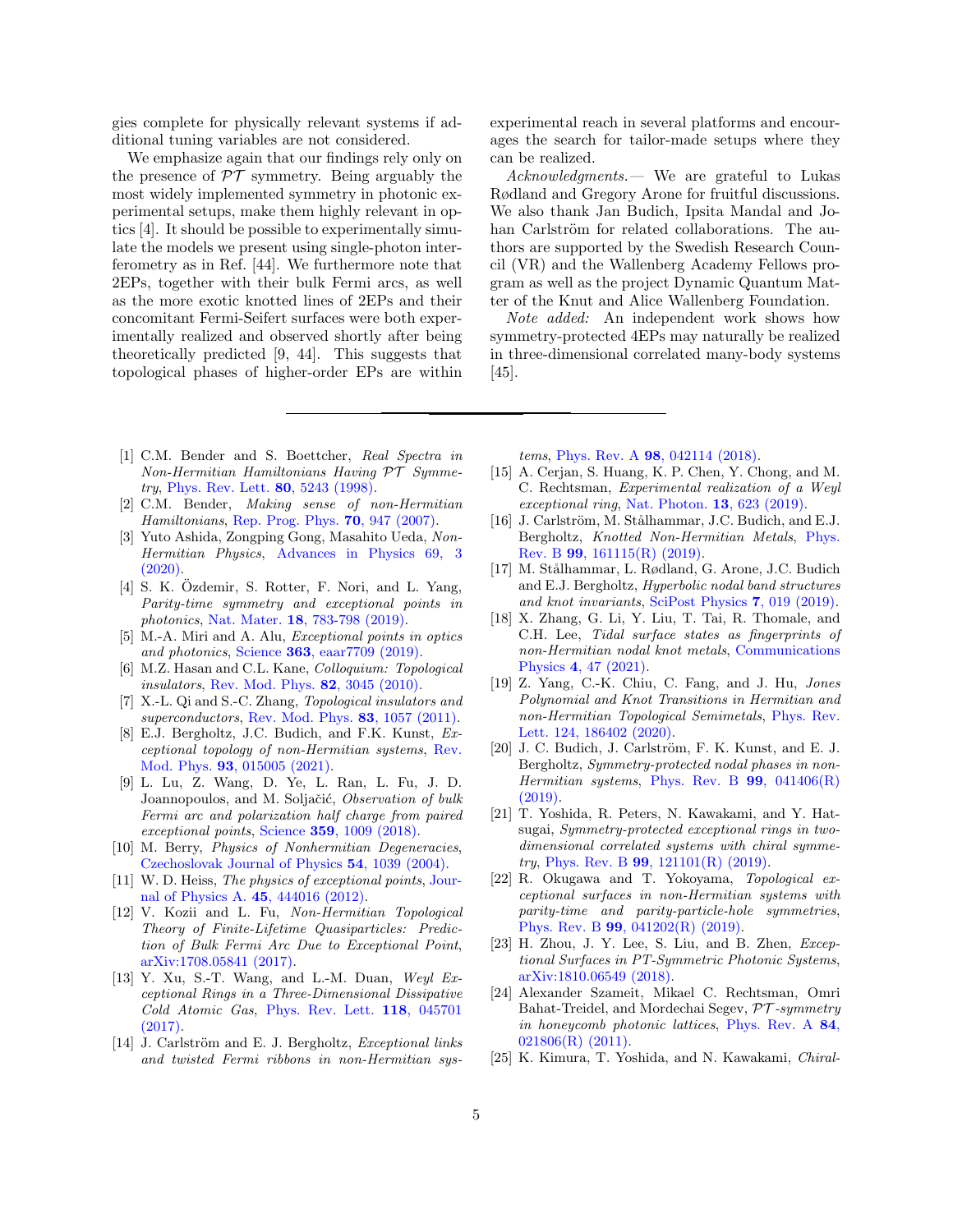symmetry protected exceptional torus in correlated nodal-line semimetals, [Phys. Rev. B](https://journals.aps.org/prb/abstract/10.1103/PhysRevB.100.115124) 100, 115124 [\(2019\).](https://journals.aps.org/prb/abstract/10.1103/PhysRevB.100.115124)

- <span id="page-5-0"></span>[26] P. Delplace, T. Yoshida, and Y. Hatsugai, Symmetry-protected higher-order exceptional points and their topological characterization, [arXiv:2103.08232.](https://arxiv.org/abs/2103.08232)
- <span id="page-5-1"></span>[27] I. Mandal, and E.J. Bergholtz, Symmetry and Higher-Order Exceptional Points, [arXiv:2103.15729.](https://arxiv.org/abs/2103.15729)
- <span id="page-5-2"></span>[28] J. Milnor, Singular Points of Complex Hypersurfaces, [Princeton University Press \(1968\).](https://www.cambridge.org/core/journals/proceedings-of-the-edinburgh-mathematical-society/article/john-milnor-singular-points-of-complex-hypersurfaces-annals-of-mathematics-studies-no-61-princeton-university-press-london-oxford-university-press-1969-30s/E3F3A9C0FF2BCF2D7556AFA185C77BFA)
- <span id="page-5-6"></span>[29] S. Akbulut, and H. King, All knots are algebraic, [Comment. Math. Helvetici](https://doi.org/10.1007/BF02566217) 56 (1981), 339-351.
- <span id="page-5-3"></span>[30] B. Bode, and M. R. Dennis, Constructing a polynomial whose nodal set is any prescribed knot or link, [arXiv:1612.06328.](https://arxiv.org/abs/1612.06328)
- <span id="page-5-4"></span>[31] R. Bi, Z. Yan, L. Lu, and Z. Wang, Nodal-knot semimetals, Phys. Rev. B 96[, 201305\(R\) \(2017\).](https://journals.aps.org/prb/abstract/10.1103/PhysRevB.96.201305)
- <span id="page-5-5"></span>[32] See online Supplementary Material for further mathematical details and additional figures.
- <span id="page-5-7"></span>[33] B. Perron, Le Noeud Huit est Algebrique Réel, [In](https://link.springer.com/article/10.1007/BF01396628)vent. Math. 65[, p. 441-451 \(1982\).](https://link.springer.com/article/10.1007/BF01396628)
- <span id="page-5-8"></span>[34] L. Li, C.H. Lee, and J. Gong, *Emergence and full* 3D-imaging of nodal boundary Seifert surfaces in 4D topological matter, [Communications Physics](https://www.nature.com/articles/s42005-019-0235-4) 2 136 [\(2019\).](https://www.nature.com/articles/s42005-019-0235-4)
- <span id="page-5-9"></span>[35] Z. Gong, Y. Ashida, K. Kawabata, K. Takasan, S. Higashikawa, and M. Ueda, Topological Phases of Non-Hermitian Systems, [Phys. Rev. X](https://journals.aps.org/prx/abstract/10.1103/PhysRevX.8.031079) 8, 031079 [\(2018\).](https://journals.aps.org/prx/abstract/10.1103/PhysRevX.8.031079)
- [36] S. Lieu, *Topological symmetry classes for non-*Hermitian models and connections to the bosonic Bogoliubov–de Gennes equation, [Phys. Rev. B](https://link.aps.org/doi/10.1103/PhysRevB.98.115135) 98, [115135 \(2018\).](https://link.aps.org/doi/10.1103/PhysRevB.98.115135)
- [37] K. Kawabata, K. Shiozaki, M. Ueda, and M. Sato, Symmetry and Topology in Non-Hermitian Physics, Phys. Rev. X 9[, 041015 \(2019\).](https://journals.aps.org/prx/abstract/10.1103/PhysRevX.9.041015)
- [38] H. Zhou and J. Y. Lee, Periodic table for topological bands with non-Hermitian symmetries, [Phys. Rev.](https://journals.aps.org/prb/abstract/10.1103/PhysRevB.99.235112) B 99[, 235112 \(2019\).](https://journals.aps.org/prb/abstract/10.1103/PhysRevB.99.235112)
- [39] K. Kawabata, T. Bessho, and M. Sato, Classification of Exceptional Points and Non-Hermitian Topological Semimetals, [Phys. Rev. Lett.](https://journals.aps.org/prl/abstract/10.1103/PhysRevLett.123.066405) 123, [066405 \(2019\).](https://journals.aps.org/prl/abstract/10.1103/PhysRevLett.123.066405)
- [40] K. Esaki, M. Sato, K. Hasebe, and M. Kohmoto, Edge states and topological phases in non-Hermitian systems, Phys. Rev. B 84[, 205128 \(2011\).](https://journals.aps.org/prb/abstract/10.1103/PhysRevB.84.205128)
- [41] T.E. Lee, Anomalous Edge State in a Non-Hermitian Lattice, [Phys. Rev. Lett.](https://journals.aps.org/prl/abstract/10.1103/PhysRevLett.116.133903) 116, 133903 [\(2016\).](https://journals.aps.org/prl/abstract/10.1103/PhysRevLett.116.133903)
- [42] F.K. Kunst, E. Edvardsson, J.C. Budich, and E.J. Bergholtz, Biorthogonal Bulk-Boundary Correspondence in non-Hermitian Systems, [Phys. Rev. Lett.](https://journals.aps.org/prl/abstract/10.1103/PhysRevLett.121.026808) 121[, 026808 \(2018\).](https://journals.aps.org/prl/abstract/10.1103/PhysRevLett.121.026808)
- <span id="page-5-10"></span>[43] S. Yao and Z. Wang, *Edge states and topological in*variants of non-Hermitian systems, [Phys. Rev. Lett.](https://doi.org/10.1103/PhysRevLett.121.086803) 121[, 086803 \(2018\).](https://doi.org/10.1103/PhysRevLett.121.086803)
- <span id="page-5-11"></span>[44] K. Wang, L. Xiao, J.C. Budich, W. Yi, and P. Xue, Simulating Exceptional Non-Hermitian Metals with

Single-Photon Interferometry, [arXiv:2011.01884.](https://arxiv.org/abs/2011.01884)

<span id="page-5-12"></span>[45] L. Crippa, J.C. Budich, and G. Sangiovanni, Fourth-Order Exceptional Points in Correlated Quantum Many-Body Systems, [arXiv:2106.11987.](https://arxiv.org/abs/2106.11987)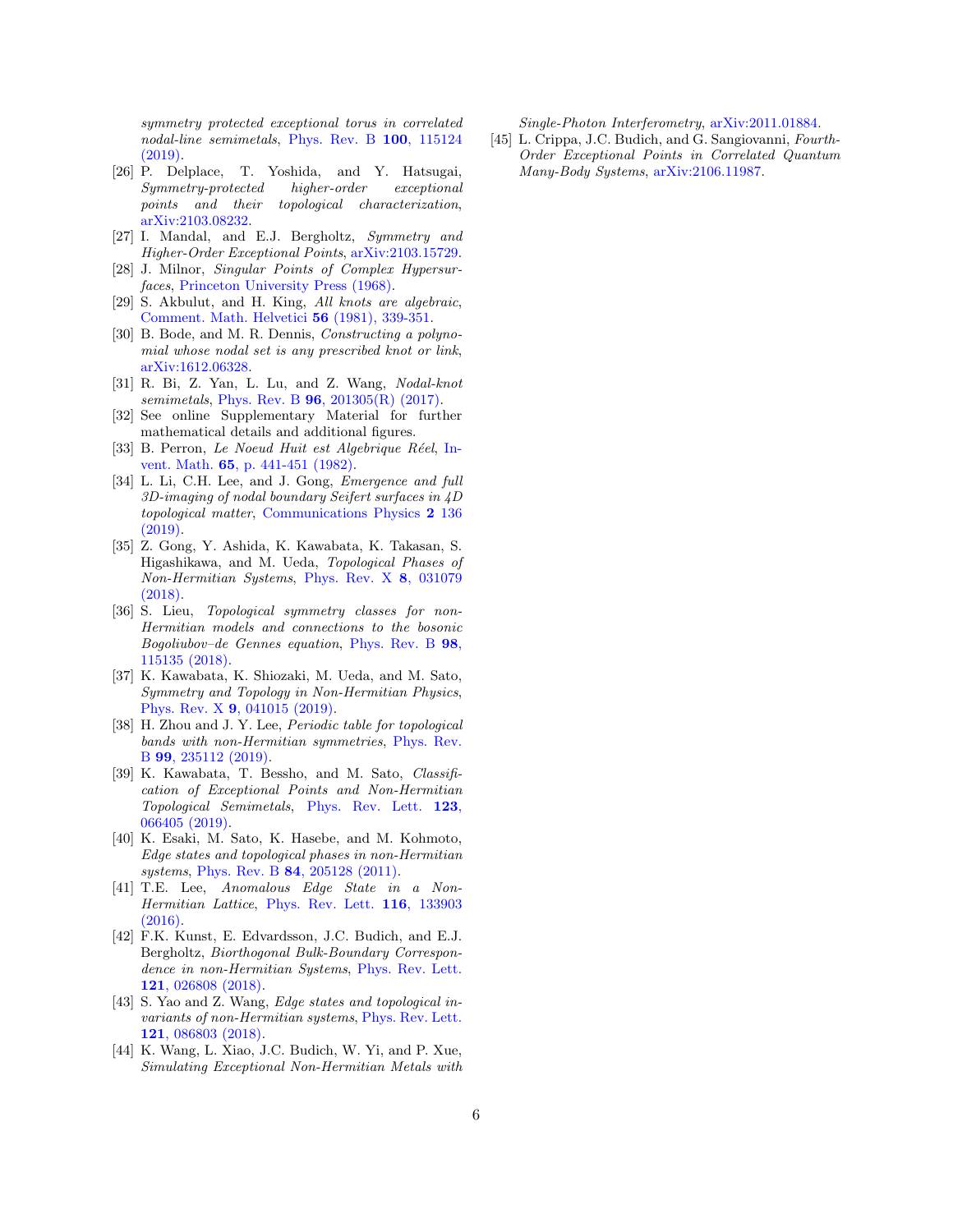

<span id="page-6-2"></span>Figure 5. Exceptional knotted surfaces of order 2. (a) displays an inflated  $(4,3)$  torus knot, obtained from the Hamiltonian in Eq. [\(4\)](#page-1-0), with  $p = 4$ ,  $q = 3$ ,  $M = 1$  and  $\delta = 0.35$ . In (b) and (c), an inflated figure-eight knot and inflated Borromean rings are shown, obtained by using Eqs. [\(A1\)](#page-6-0) and [\(A2\)](#page-6-1) in the Hamiltonian Eq. [\(4\)](#page-1-0), with  $\delta = 0.15$ ,  $\epsilon = 1$  and  $N = 2, 3$  respectively.

### Appendix A: Supplementary Material for "Classification of Exceptional Nodal Topologies Protected by PT Symmetry"

In this supplementary material, we provide details on our derivations and arguments presented in the main text, along with complementary figures.

### 1. Hyperbolic nodal knots

Here, we provide a short summary on how to construct functions whose common zeros represent hyperbolic Turk's head knots. For further details, see Ref. [17.](#page-4-14)

In contrast to torus knots, which are described as zeros of a complex polynomial [\[28\]](#page-5-2), the Turk's head knots are illustrated as the zeros of a real polynomial, constrained on  $S^3_{\epsilon}$  (the three-sphere of radius  $\epsilon$ ) [\[33\]](#page-5-7). Explicitly, the polynomial is,

<span id="page-6-1"></span><span id="page-6-0"></span>
$$
F\left\{x, y, \operatorname{Re}\left[\left(z+it\right)^{N}\right], \operatorname{Im}\left[\left(z+it\right)^{N}\right]\right\},\tag{A1}
$$

with

$$
F(x, y, z, t) = \left\{ z \left[ x^2 + y^2 + z^2 + t^2 \right] + x \left[ 8x^2 - 2 \left( x^2 + y^2 + z^2 + t^2 \right) \right],
$$
  

$$
\sqrt{2}t x + y \left[ 8x^2 - \left( x^2 + y^2 + z^2 + t^2 \right) \right] \right\},
$$
 (A2)

where  $x, y, z, t$  denote coordinates on  $\mathbb{R}^4$  and  $N \in \mathbb{N}$ . Note that  $F : \mathbb{R}^4 \to \mathbb{R}^2$ . By finding the zeros, restricting them to  $S_{\epsilon}^3$ , and introducing the lattice momentum appropriately, these knots can be realized as third-order exceptional degeneracies. In Figure [7,](#page-7-0) this is illustrated for different values of  $N$ , with the lattice momentum introduced as,

$$
x = \epsilon^2 - (k_x^2 + k_y^2 + k_z^2), \quad y = k_x, \quad z = k_y, \quad t = k_z.
$$
 (A3)

Additionally, these hyperbolic knots can be inflated to form knotted surfaces, just as displayed for the torus knots in the main text. This is illustrated in Figure [5,](#page-6-2) along with a more complicated inflated torus knot.

### 2. Higher genus surfaces

As mentioned in the main text, the presented techniques can in principle be used to achieve second-order exceptional surfaces of arbitrary genus. Here, we present a few additional figures to strengthen this claim.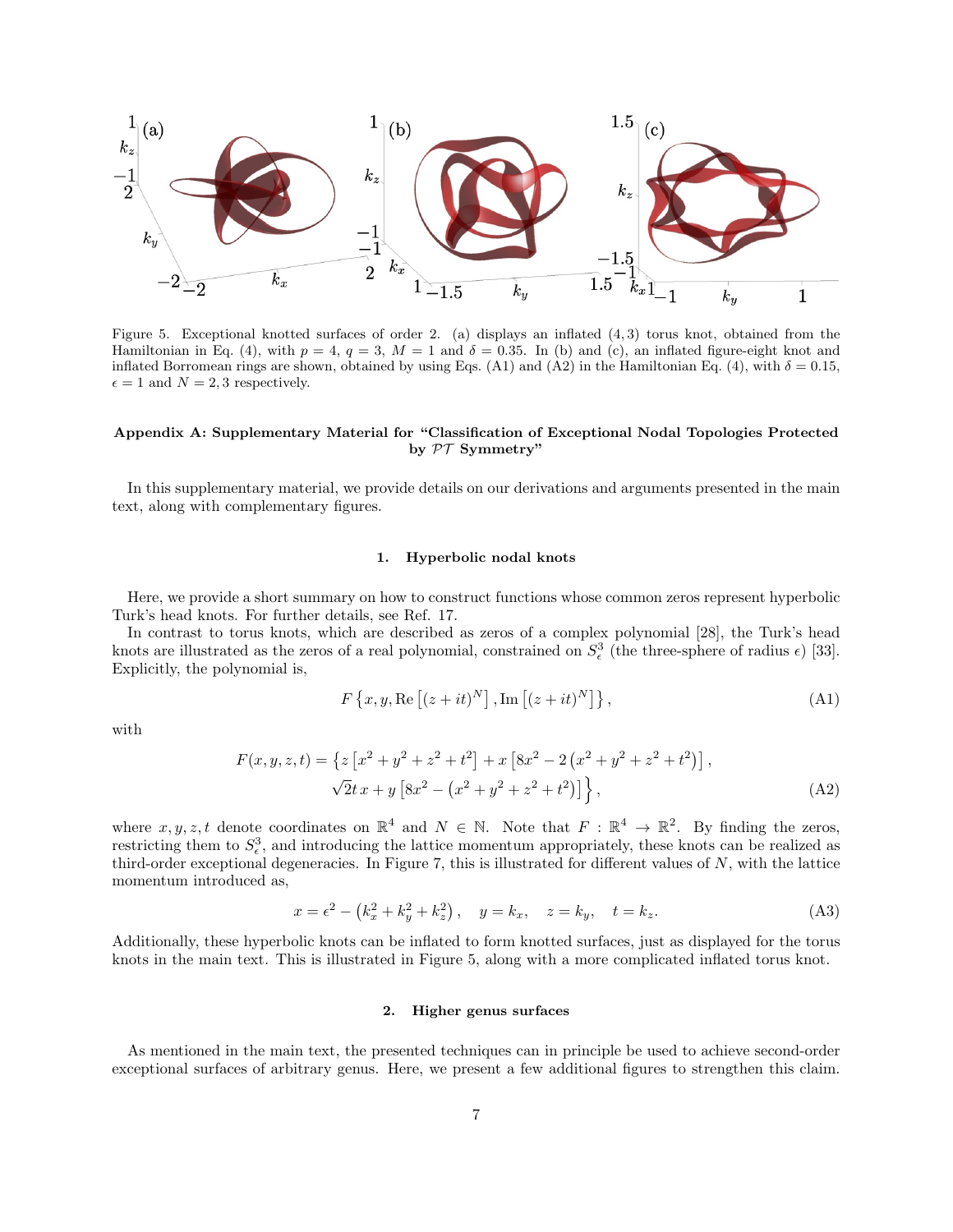

<span id="page-7-1"></span>Figure 6. higher genus exceptional surfaces of order 2 from the Hamiltonian Eq. [\(4\)](#page-1-0). In all panels,  $M = 1$ . In (a),  $p = q = 4$ , and  $\delta = 1$ , giving a genus 4 surface. In (b),  $p = q = 6$ , and  $\delta = 2.5$  resulting in a genus 6 surface. Lastly, (c) displays a genus 10 surface, obtained by choosing  $p = q = 10$  and  $\delta = 30$ .



<span id="page-7-0"></span>components of the polynomial F, defined in Eqs. [\(A1\)](#page-6-0) and [\(A2\)](#page-6-1). For all panels,  $\alpha = 1$ ,  $\beta = -1$  and  $\Lambda = 100$ , while  $N = 3, 4, 5$  in (a), (b) and (c) respectively. (a) displays Borromean rings, while (b) and (c) are mote complicated hyperbolic knots in the family of Turk's head knots.

This is done by using the Hamiltonian on the form,

$$
H_2 = \text{Re}\left[\zeta^p(k_x, k_y, k_z) + \xi^q(k_x, k_y, k_z)\right]\sigma^x + \text{Im}\left[\zeta^p(k_x, k_y, k_z) + \xi^q(k_x, k_y, k_z)\right]\sigma^z + i\delta\sigma^y,\tag{A4}
$$

taking  $p = q = n$ , and  $\delta \in \mathbb{R}$ . In Figure [6,](#page-7-1) we illustrate this for  $n = 4, 6, 10$ , giving exceptional surfaces of genus 4, 6 and 10 respectively.

### 3. Controlling topology of third-order exceptional lines

Consider an arbitrary real  $3 \times 3$  Hamiltonian,

$$
H_3 = \begin{pmatrix} a_1 & a_2 & a_3 \\ a_4 & a_5 & a_6 \\ a_7 & a_8 & a_9 \end{pmatrix}
$$
 (A5)

with all  $a_j$  being real-valued, continuously differentiable function of the lattice momentum components,  $j = 1, ..., 9$ . Since we are interested in when all the eigenvalues of  $H_3$  coalesce, we can assume that  $H_3$  is traceless and take  $a_5 = 0$ ,  $a_1 = -a_9$ . The corresponding characteristic polynomial reads,

$$
Ch_{H_3}(\lambda) = a_2 a_6 a_7 + a_3 a_4 a_8 - a_1 a_6 a_8 + a_1 a_2 a_4 + \lambda \left( a_2 a_4 + a_3 a_7 + a_6 a_8 - a_1^2 \right) - \lambda^3
$$
 (A6)